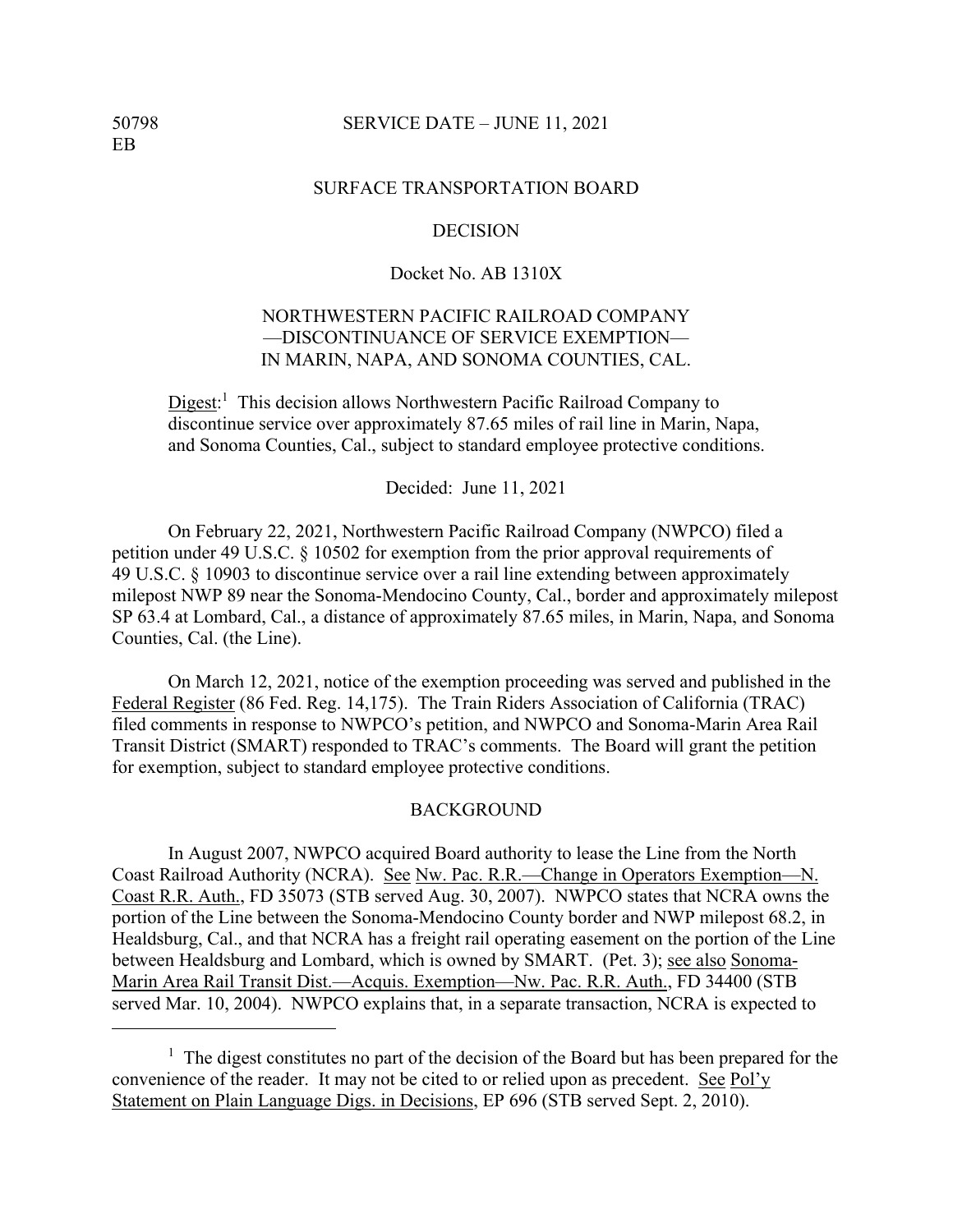transfer its property interests and common carrier obligations on the Line to SMART, and that SMART has filed for acquisition and operating authority. (Pet. 3); see Sonoma-Marin Area Rail Transit Dist.—Acquis. & Operation Exemption—N. Coast R.R. Auth., FD 36481 (STB served Feb. 18, 2021).<sup>2</sup> According to NWPCO, SMART's intended operation on the Line as a rail common carrier<sup>3</sup> would render NWPCO's service unnecessary, and no customer on the Line would lose or have an interruption in service as a result of the proposed discontinuance.<sup>4</sup> (Pet. 3-4.)

On April 1, 2021, TRAC, a statewide rail advocacy organization, filed a comment in opposition to NWPCO's petition. NWPCO and SMART responded to TRAC's comment on April 16, 2021, and April 20, 2021, respectively.<sup>5</sup> The merits of TRAC's arguments are addressed below.

## DISCUSSION AND CONCLUSIONS

Under 49 U.S.C. § 10903, a rail carrier may not discontinue operations without the prior approval of the Board. Under 49 U.S.C. § 10502, however, the Board must exempt a transaction or service from regulation when it finds that: (1) continued regulation is not necessary to carry out the rail transportation policy (RTP) of 49 U.S.C. § 10101; and (2) either (a) the transaction or service is of limited scope, or (b) regulation is not needed to protect shippers from the abuse of market power.

Detailed scrutiny under 49 U.S.C. § 10903 is not necessary to carry out the RTP in this case. An exemption would expedite regulatory decisions by minimizing the need for regulatory control of NWPCO's operation of the Line, reduce regulatory barriers to exit for NWPCO, and provide for the expeditious handling and resolution of the proceeding by facilitating an agreedupon transition of operations from NWPCO to SMART. See 49 U.S.C. § 10101(2), (7), (15).

<sup>3</sup> According to NWPCO, at least temporarily, SMART intends to engage NWPCO as SMART's contract operator on the Line. (Pet. 3-4 n.6.) NWPCO states that, thereafter, "SMART will evaluate whether to provide services directly or continue with a contract operator." Id.

<sup>4</sup> The petition states that, for the immediate future, NWPCO intends to retain operating authority over a segment of rail line north of the Line from milepost 89 to milepost 142.5. (Pet 10.) NWPCO asserts, however, that it has never offered service on this portion of rail line due to an emergency order by the Federal Railroad Administration prohibiting railroad operations since 1998. (Id.)

<sup>5</sup> On April 22, 2021, TRAC filed a motion for leave to file a surreply. NWPCO and SMART filed motions to strike the surreply on April 27, 2021, and April 28, 2021, respectively. In the interest of a more complete record, the Board will grant TRAC's motion and accept its surreply into the record. See City of Alexandria—Pet. for Declaratory Order, FD 35157, slip op. at 2 (STB served Nov. 6, 2008) (allowing a reply to a reply "[i]n the interest of compiling a full record").

<sup>&</sup>lt;sup>2</sup> SMART's acquisition and operation exemption became effective on March 4, 2021. See Sonoma-Marin Area Rail Transit Dist., FD 36481, slip op. at 2.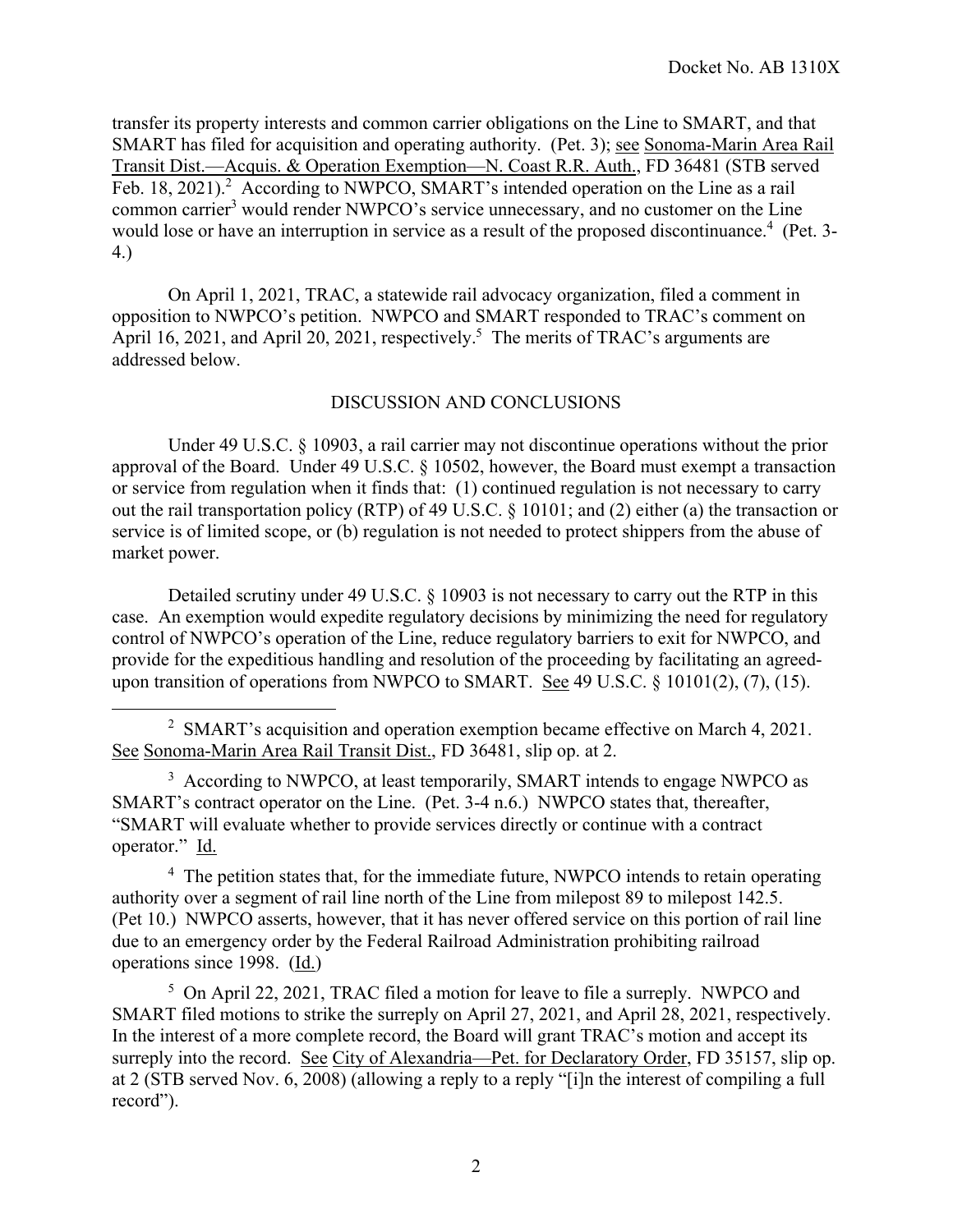Other aspects of the RTP would not be adversely affected by the use of the exemption process. Regulation of the proposed transaction under 49 U.S.C. § 10903 is also not necessary to protect shippers from the abuse of market power.<sup>6</sup> As described above, customers on the Line would receive service directly from SMART, which has obtained authority to acquire and operate the Line.

 TRAC's Opposition. TRAC argues that the Board should reject NWPCO's petition for exemption because SMART is financially unfit and has obtained acquisition and operating authority in bad faith, having no intention of providing rail service. (TRAC Comment 2-3, 6.) Among other things, TRAC cites an August 7, 2019 presentation by the SMART Board of Directors, which TRAC contends raises questions about SMART's financial condition. (See id. at 2, Ex. 2.) TRAC also cites a 2018 email from, according to TRAC, a former Chief Consultant of the California Assembly Transportation Committee that states, "freight operations w[ould] cease upon the elimination of NCRA." (See id. at 2, Ex. 1.) In their separate replies, NWPCO and SMART argue that TRAC's criticisms of SMART are not the subject of this proceeding or a basis for denying the discontinuance proposed by NWPCO. (NWPCO Reply 2; SMART Reply 6.) SMART contends that the 2019 Board presentation cited by TRAC was published almost two years ago and attaches more recent information that it claims "demonstrates that SMART has the financial resources to assume responsibility for freight operations" on the Line. (SMART Reply 6.) SMART further asserts that the email cited by TRAC was not in response to SMART's proposed transaction here; was not asserted by a SMART representative; nor was it indicative of SMART's present intent to provide freight rail service over the Line. (Id. at 8.)

The Board agrees with NWPCO and SMART that TRAC's arguments should have been raised in Docket No. FD 36481, where SMART obtained acquisition and operating authority over the Line, effective on March 4, 2021. See Sonoma-Marin Area Rail Transit Dist., FD 36481, slip op. at 2.<sup>7</sup> This proceeding is not the appropriate forum in which to challenge that transaction.<sup>8</sup> The Board further notes that the Interstate Commerce Act provides recourse should

 $6$  Because this decision finds that regulation is not necessary to protect shippers from the abuse of market power, the Board need not determine whether the transaction is limited in scope. See 49 U.S.C. § 10502(a)(2).

 $7$  TRAC suggests that it did not receive proper notice of the proceeding in Docket No. FD 36481, stating that it asked for, but did not receive, notice from the Board of any filing by NWPCO or SMART. (TRAC Comment 2.) TRAC acknowledges, however, that it was aware prior to the filing of SMART's verified notice of exemption that SMART had voted to acquire NWPCO's freight operating rights. (Id.) Moreover, all filings with the Board are publicly available on the Board's website, and the Board served and published in the Federal Register notice of SMART's filing. See Sonoma-Marin Area Rail Transit Dist.—Acquis. & Operation Exemption—N. Coast R.R. Auth., 86 Fed. Reg. 10,157 (2021).

<sup>&</sup>lt;sup>8</sup> Any party seeking to challenge that transaction would need to file a petition to revoke the exemption in that docket pursuant to 49 C.F.R. § 1121.4(f).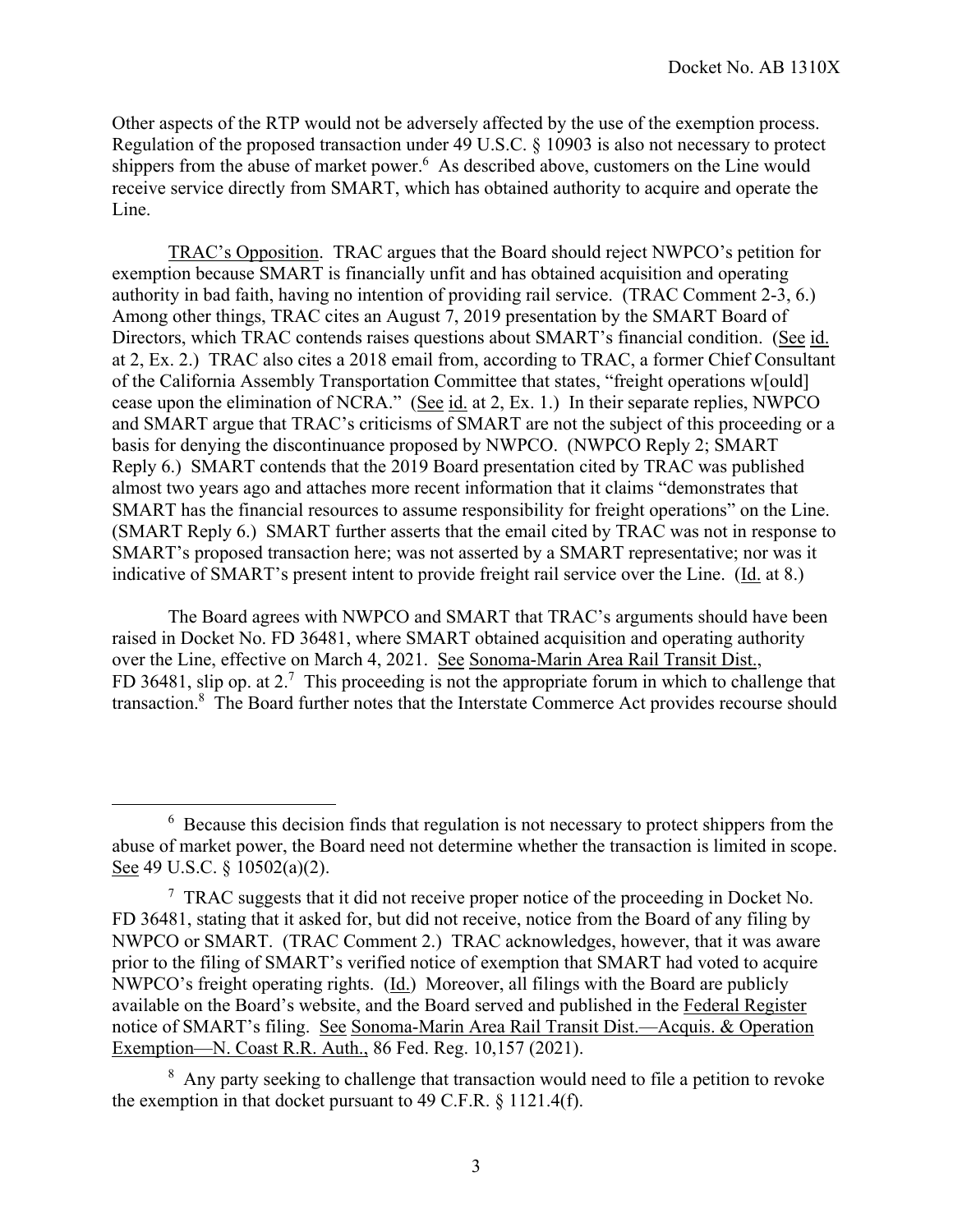a carrier fail to carry out its common carrier obligation. See, e.g., 49 U.S.C.  $\S$  11101(a), 11701. 9

Even if the Board were to consider TRAC's arguments in this proceeding concerning NWPCO's request for discontinuance authority, the Board finds that TRAC's arguments are unavailing. Regarding the 2019 presentation by SMART, which reflected SMART's financial projections from that time, TRAC does not explain how the information in that presentation shows that SMART would be financially unfit or unwilling to provide rail service on the Line. And although TRAC has stated that SMART's primary source of funding was not extended when a sales tax extension ballot measure failed in March 2020, (TRAC Comment 2), SMART has provided its amended budget for FY 2020-21, dated February 3, 2021, that reflects SMART's financial resources to assume responsibility for freight rail operations on the Line, (SMART Reply 6, Ex. A).

Nor has TRAC demonstrated that SMART has failed to act in good faith. As evidence of SMART's alleged lack of good faith, TRAC cites: (1) the 2018 email, described earlier, from an employee of the California legislature to a member of the public suggesting the future cessation of freight operations, (TRAC Comment 2); (2) SMART's decision to use 115-lb. rail, the standard for light rail, rather than 136-lb. rail typically used for freight rail, on the Healdsburg-to-Ignacia segment, (id. at 3); (3) SMART's decision to design certain passenger stations south of Ignacio (off of the Line) in a way that would not accommodate freight traffic, (id.); (4) the removal of switches to certain industrial spurs, (id.); and (5) various alleged inadequacies in a report to the California legislature that led to the decision for SMART to become a freight rail operator, (id.). None of this is persuasive.

First, it is not clear from the context of the 2018 email that the transaction at issue here was being contemplated by the author of that email. Even if it was, the author was not a SMART representative. Second, SMART explains that its design team concluded that 115-lb. rail would be adequate for the anticipated freight rail traffic expected on the Healdsburg-to-Ignacio segment. (SMART Reply 9-10.) Third, SMART notes that it has no freight operating authority on the segment south of Ignacio. (Id. at 10) (citing Nw. Pac. R.R.—Discontinuance Exemption—Operations in Marin Cnty., Cal., AB 14 (Sub-No. 6X) (ICC served Jun. 16, 1989)). Fourth, SMART explains that it did not rehabilitate the switches at issue due to a lack of shipper

<sup>&</sup>lt;sup>9</sup> TRAC further argues that the proposed discontinuance should be denied based upon, among other things, the controversy regarding the segment of rail line north of the Line from milepost 89 to milepost 142.5. (TRAC Reply 6.) According to TRAC, the conveyance of the common carrier obligation over the Line to SMART would leave unresolved the status or future of the northern rail segment. (Id.) Notwithstanding TRAC's concerns, the Board notes that the rail segment extending between milepost 89 and milepost 142.5 is not the subject of this proceeding. Further, although that segment has been subject to an FRA safety order, since 1998, prohibiting freight rail operations, it remains an active line of railroad, as NWPCO has not sought, nor received, discontinuance authority over that segment. Finally, to the extent TRAC suggests that conveyance of the common carrier obligation on the Line to SMART will effectively strand shippers north of the Line because SMART has no intention of providing freight rail service, that argument is unpersuasive for the reasons given below.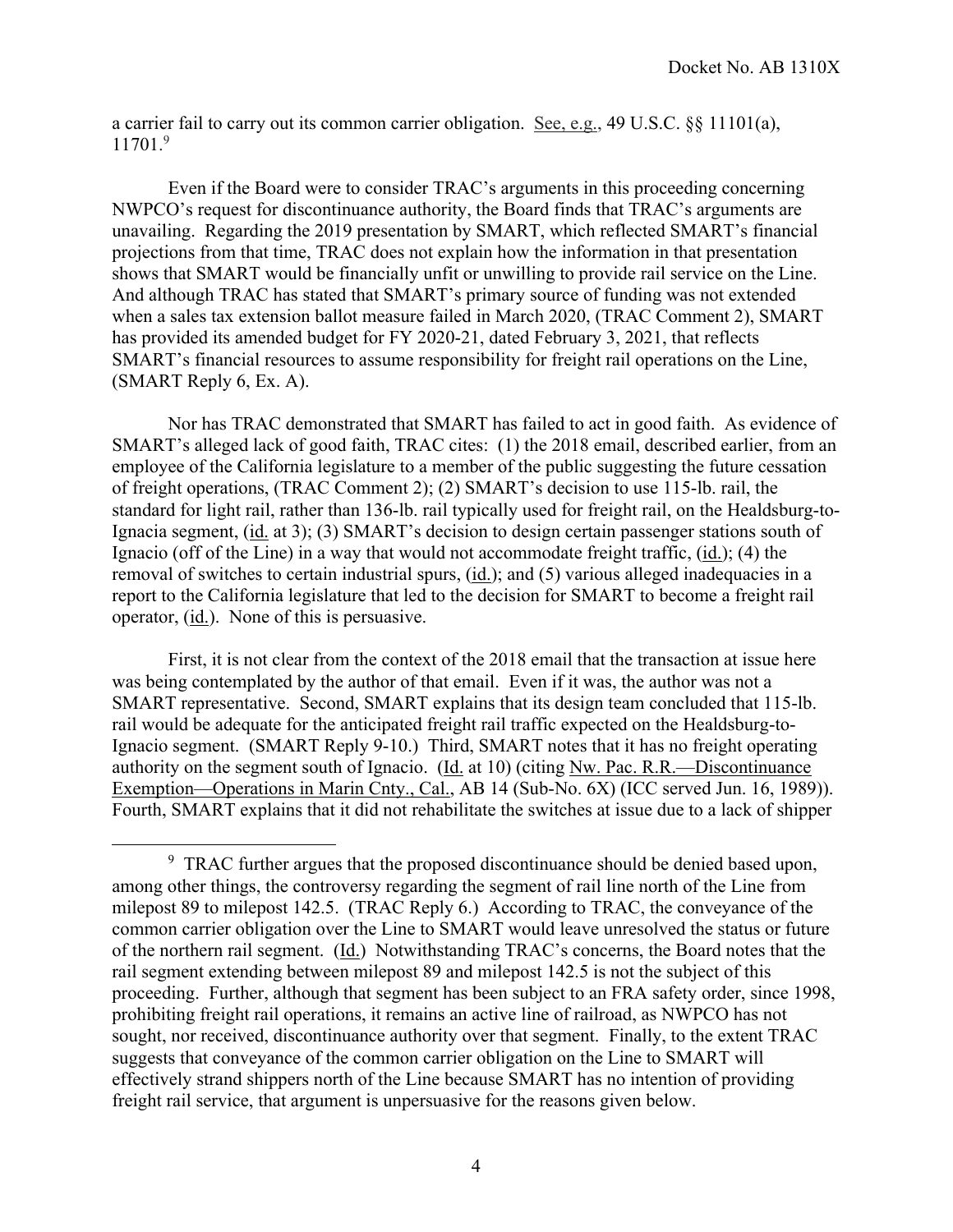interest. (SMART Reply 7-9.) Fifth, as TRAC recognizes, it is not the Board's role to secondguess the State of California's decision to have SMART become a freight operator, provided that SMART complies with the Board's statutory and regulatory requirements.

In any event, SMART notes that it is evaluating ways to grow freight traffic and that it has retained a contractor to conduct an analysis of the existing and potential freight customers throughout the North Bay Area—actions that demonstrate neither an intent to cease rail operations nor hostility towards shippers. (SMART Reply 11.) Finally, SMART has clearly stated here and in its verified notice of exemption that it is willing and able to provide rail service upon reasonable request, consistent with 49 U.S.C. § 11101(a). (SMART Reply 12; SMART Verified Notice 3, Sonoma-Marin Area Rail Transit Dist., FD 36481). Thus, based upon the foregoing, the Board finds that TRAC's assertions are not persuasive.

 Labor Protection. In its petition, NWPCO also requests that the Board decline to impose labor protection conditions, asserting that the Line over which it seeks discontinuance authority represents the entire scope of its "active rail service." (Pet. 10.) Under 49 U.S.C. § 10502(g), the Board may not use its exemption authority to relieve a carrier of its statutory obligation to protect the interests of its employees. However, it has been the longstanding policy of the agency that a railroad that is abandoning its entire system generally is not required to provide labor protection. Northampton & Bath R.R.—Aban. near Northampton & Bath Junction in Northampton Cnty., Pa., 354 I.C.C. 784, 785-86 (1978). The policy has also been applied to entire-system discontinuances involving lines not owned by the discontinuing carrier. See, e.g., Mo. & Valley Park R.R.—Discontinuance of Serv. Exemption—in St. Louis Cnty., Mo., AB 1057X, slip op. at 1, 2 (STB served June 15, 2010).

Here, the Board finds that NWPCO's proposed transaction is not an entire-system discontinuance. As noted above, see supra note 4, NWPCO retains operating authority over a segment of rail line north of the Line from milepost 89 to milepost 142.5, notwithstanding that it has never provided service over that segment due to a safety-related embargo. Because NWPCO has not sought and received discontinuance authority over that portion of line, that segment remains an active line of railroad. Should NWPCO receive a reasonable request for service over that portion of line, it could be obligated to make repairs and provide service. See Cent. Or. & Pac. R.R.—Coos Bay Rail Line, FD 35130, slip op. at 6 (STB served Apr. 11, 2008) (ordering carrier to show cause why its ongoing failure to provide service on embargoed line was not unlawful, and why the Board should not require carrier either to repair line and resume rail service or to seek abandonment authority). Thus, the Line here does not constitute NWPCO's entire system, and the "entire system" exception does not apply.

NWPCO suggests that the Board should expand the entire-system exception to situations where a carrier abandons or discontinues all of its "active" lines because, like an entire-system abandonment or discontinuance, an abandonment or discontinuance of all of a rail carrier's active lines would leave the carrier without revenues to pay labor protection. (Pet. 11.) However, where, as here, a rail carrier does not abandon or discontinue its entire system but retains operating authority over some portion of rail line, there remains the possibility of future revenue-generating operations, without further authorization from the Board, through use of the retained operating authority. For that reason, and to keep the exception narrowly tailored and